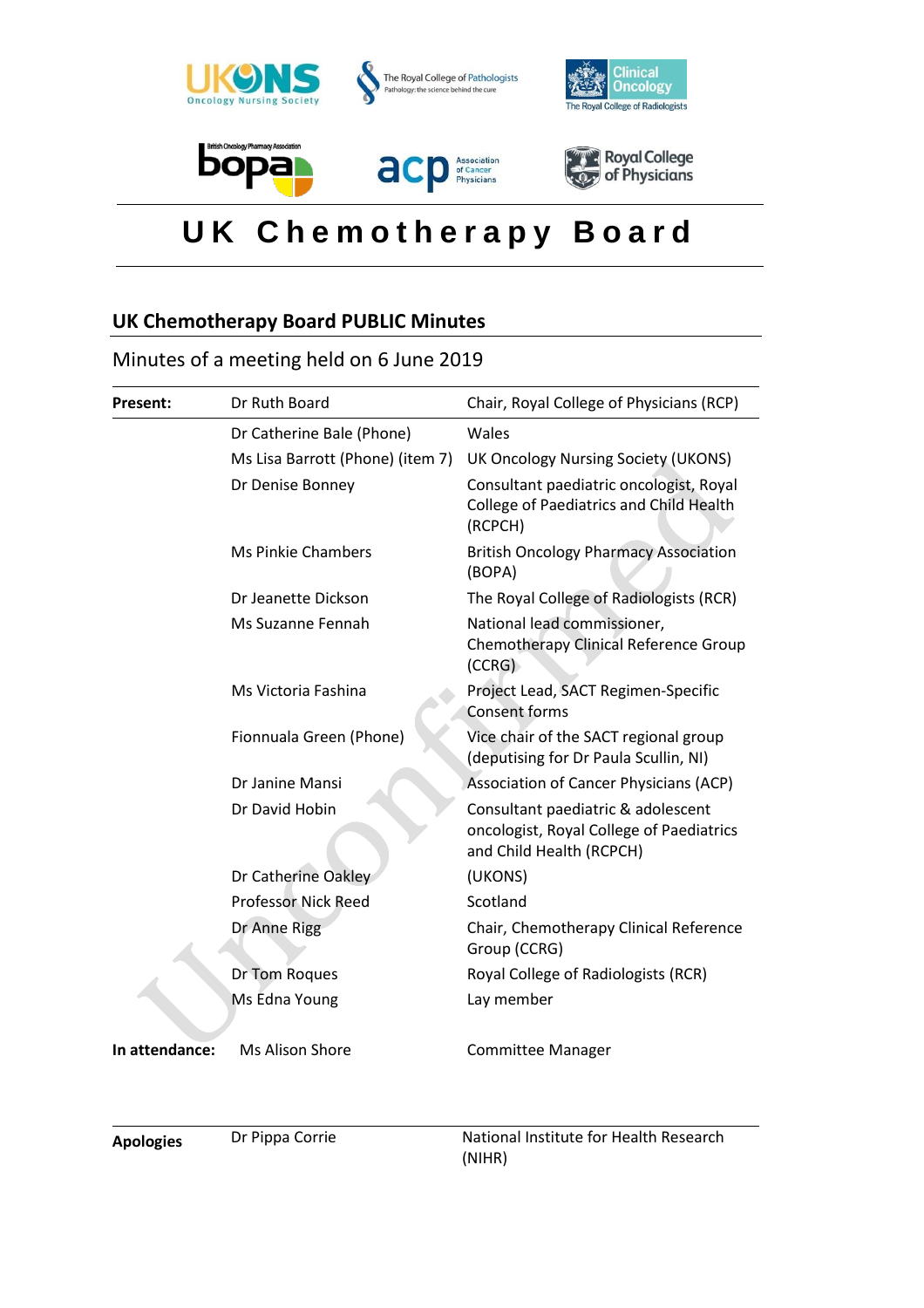| Ms Netty Cracknell     | <b>British Oncology Pharmacy Association</b><br>(BOPA)                                      |
|------------------------|---------------------------------------------------------------------------------------------|
| Dr Hannah Tharmalingam | VP elect of RCR Faculty of Clinical<br>Oncology                                             |
| Professor Jo Martin    | Royal College of Pathologists (RCPath)                                                      |
| Dr Paula Scullin       | Northern Ireland                                                                            |
| Dr Alice Turnbull      | National Cancer Registration and Analysis<br>Service (NCRAS), Public Health England<br>PHE) |

## **1 Welcome, apologies and conflicts of interest**

Dr Board welcomed all those attending the meeting. Dr Mansi outlined for new members the way in which the UKCB was established as the one body across the entire country including the devolved nations which represented the giving of systemic treatment.

## **2 Minutes from the previous meeting held on 14 January 2019**

Both set of minutes were approved as an accurate record.

## **3 Actions from the previous meeting on 14 January 2019 (DOC 15.19) had all been completed were in progress or updated below**

Items relating to 3.1 - the distribution and promotion of the good practice guide for immuneoncology medicines were carried forward. All other actions were addressed under their respective agenda items.

## **4 Matters Arising**

There were no matters arising

## **5 Membership**

New representatives were welcomed from the Royal College of Paediatrics and Child Health RCPCH and the Chemotherapy Clinical Reference Group (CCRG).

## **6 Terms of Reference (ToR) (DOC 16.19)**

The Terms of Reference were formally approved.

## **7 Chemotherapy Board Workstreams**

- **Chemotherapy Consent Forms**
	- A review of the consent form template had been finalised with input from Scotland, the National Steering group and the Cancer Research UK (CRUK) design team.
	- Website analytics continued to demonstrate an increase in the number of consent form downloads per tumour group and more activity was witnessed from devolved nations.
	- Work continued on audit and survey questionnaires around patient experience of the consenting process and healthcare professional use of the forms. The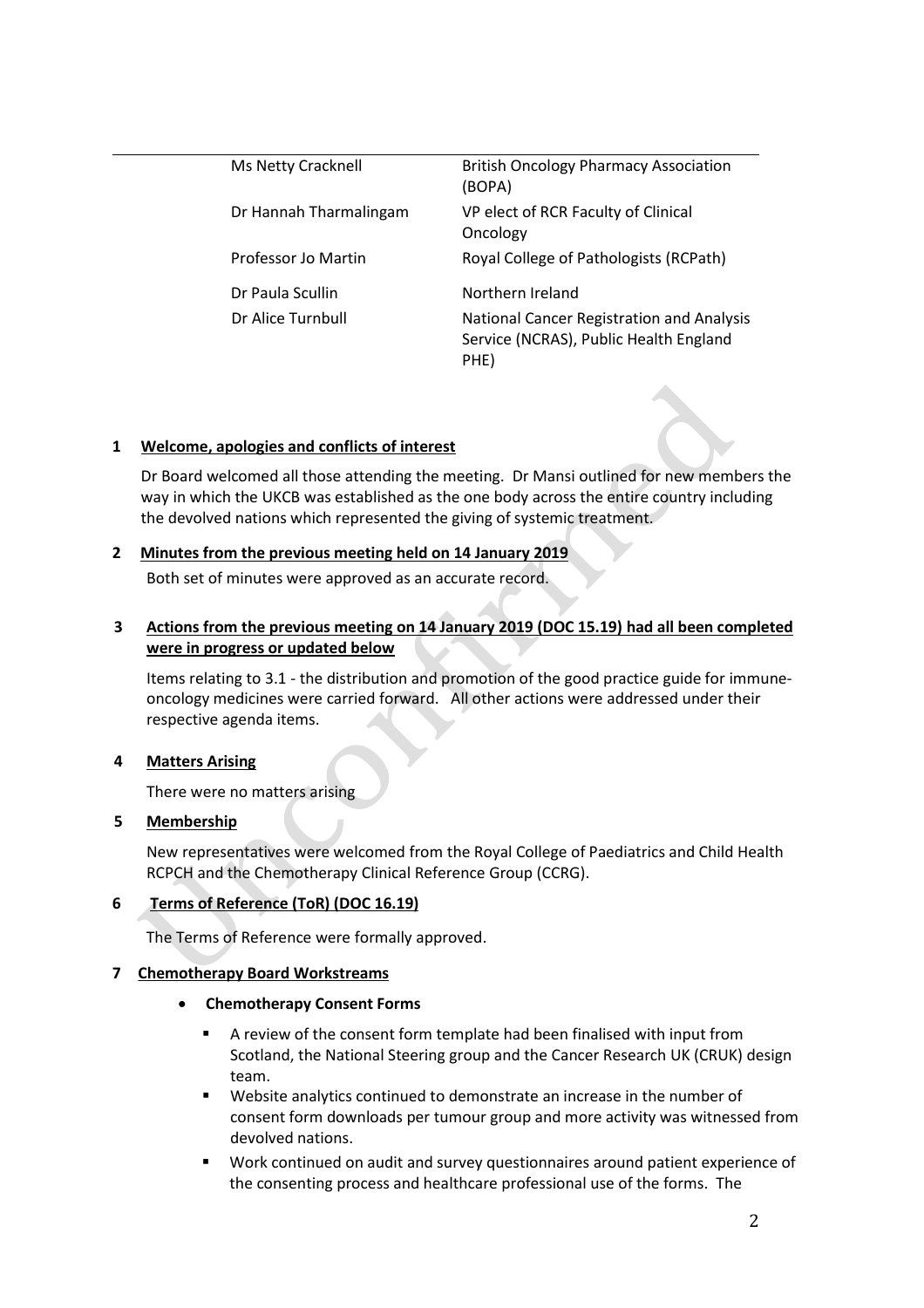questionnaires would be further developed and sent to the steering group and lay representatives for their comment.

- The Velindre Cancer Centre had translated the generic SACT and immunotherapy forms into Welsh and wished to continue translation of the other forms.
- Translation into other languages of the generic consent form would be considered in due course. .

#### **CRUK Systemic Anti-Cancer Therapy SACT Diary**

There had been high demand for the diary. There was a wish to undertake prompt evaluation in response to patient and healthcare professional feedback. Early indications suggested the size of the booklet was likely to be readdressed to better incorporate pages that covered additional chemotherapy cycles

#### **Project ideas for 2019**

## **Development of guidance on the monitoring of blood sugar levels whilst on steroids**

National guidelines had been collated and contact made with relevant people working this area. An update would be provided to the UKCB in October. Once the work had been completed how to disseminate it to the devolved nations would need to be considered. The devolved nation representatives were agreed as the best conduits for this.

#### **SACT treatment and guidance on national protocols for Osteonecrosis (ONJ)**

A group had been established which included representatives from Medical and Clinical Oncology, Trainees, Maxillofacial, Nursing and the devolved nations. The first teleconference was planned and it was hoped by October a set of documents would be available.

## **Intrathecal Chemotherapy (ITC) (DOC 22.19)**

The Marsden along with the Christie and Clatterbridge Cancer Centres were keen for a review to be undertaken of the Quality Surveillance Team (QST) guidelines which stipulate only medical professionals are able to administer Intrathecal Chemotherapy. The current peer review measures included in the QST guidance were not altered to reflect changes in the national guidance which did allow appropriately trained & deemed competent non-medical professionals to administer ITC.

As a trust, the Marsden felt Advanced Nurse Practitioners (ANPs) with the appropriate training and support should be able to undertake Intrathecal Chemotherapy. The proposal to enable administration of ITC by non-medical advanced practitioners was well received by the UKCB and the prospect of the additional support for medical staff in this area welcomed.

Given though the disparity in the guidance it was felt this should in the first instance be clarified and made unequivocal to ensure indemnity for staff. If there was enough support then an attempt would be made to try and change the QST Guidance. The UKCB agreed to support the proposal and the chair would write a letter to confirm this position.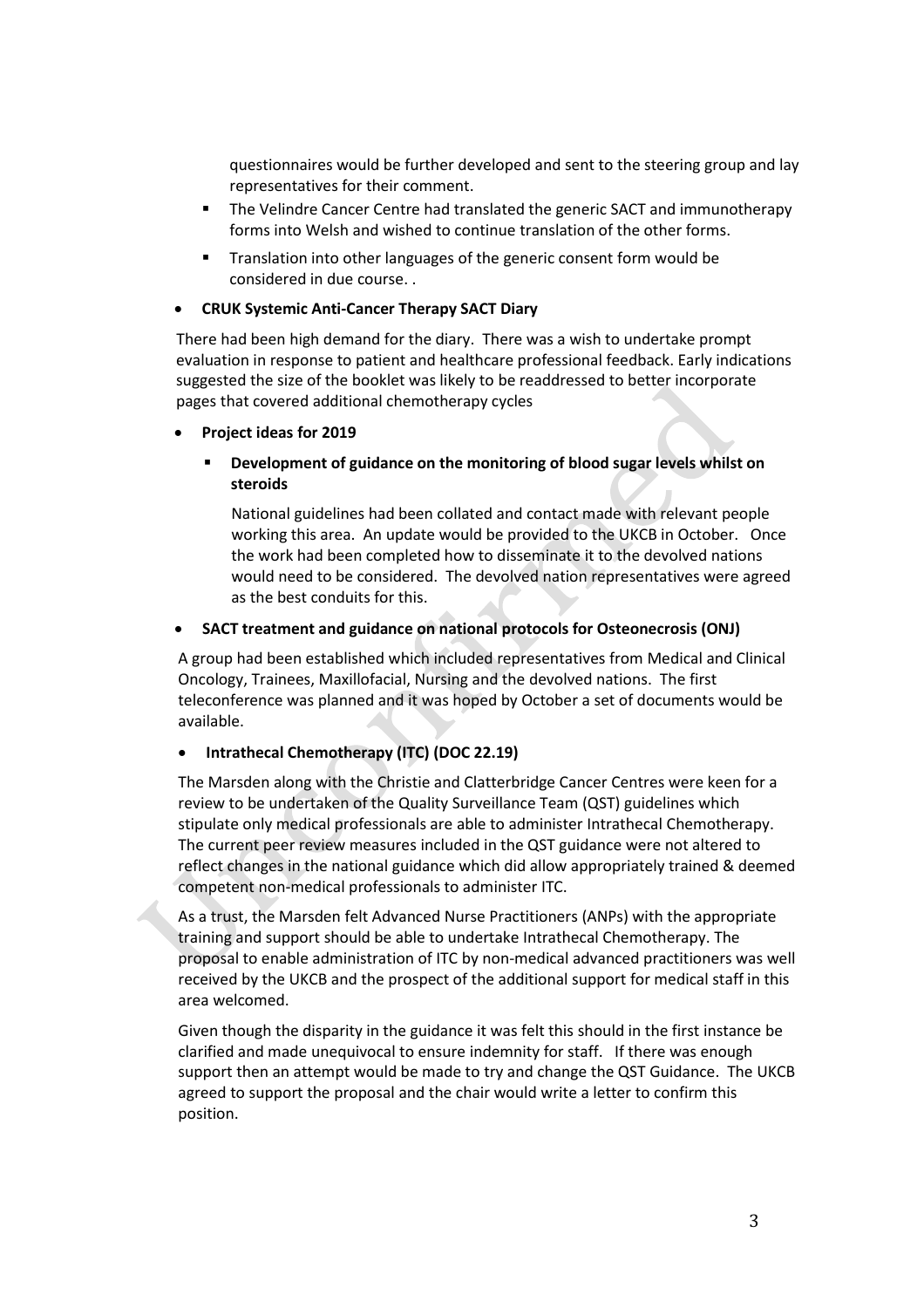## **8 Neutropenic Sepsis information 'bundle' launch 2019**

## **Noted:**

The bundle consisted of 3 parts; patient information, alert cards and an ambulatory pathway. The patient information had been rewritten. The alert card work was being led by MacMiIlan and discussions were also ongoing with A&E staff to ascertain the information they would like to see.

## **9 Chemotherapy Data**

- **Public Health England (PHE) SACT dataset report (DOC 24.19)**
- **National Institute for Health Research (NIHR) summary report (DOC 25.19)**

## **Noted:**

Both documents were highlighted for information

## **10 E Learning modules**

E-Learning would be removed from the agenda and education added as a standing item.

## **11 Items for Report**

## **Hyper sensitivity reaction when preparing monoclonal antibodies (DOC 23.19)**

A policy and procedure for the risk assessment, safe handling, prescribing and administration of monoclonal antibodies (DOC 23.19) had been produced by the Marsden. It was agreed (if the Marsden were content) to circulate the policy to other trusts to warn of such an incident and aid development of their own policies.

## **Continuation of funding for chemotherapy following a break in treatment**

The UKCB had in the past discussed the NHSE specialised services rules around treatment breaks. Concerns had been raised about the implications for patients and clinicians and the UKCB had agreed to raise the matter with the NHSE CCRG.

## **Diabetes and hepatitis infections in cancer chemotherapy patients – communication of NICE recommendations**

This would be carried over to the October meeting.

## **12 Chemotherapy Commissioning**

## **Update from Chemotherapy Clinical Reference Group (CCRG)**

Dr Rigg reported changes as a result of the merger between NHSE/I and the readvertising and appointment of all CRGs. Work entitled an Examination of Issues was almost complete and should detail a current state of play for England and would feed into the next 3 year cycle of work with recommendations to be reported to the Programme of Care Board in September 2019.

## **Refreshment of guidance for 30 day Morbidity & Mortality audit meetings developed by the board in 2016 (DOC 27.19)**

The chair asked the authors if they would review the Morbidity and Mortality within 30 days of SACT: review of current practice suggested standardised review process (May